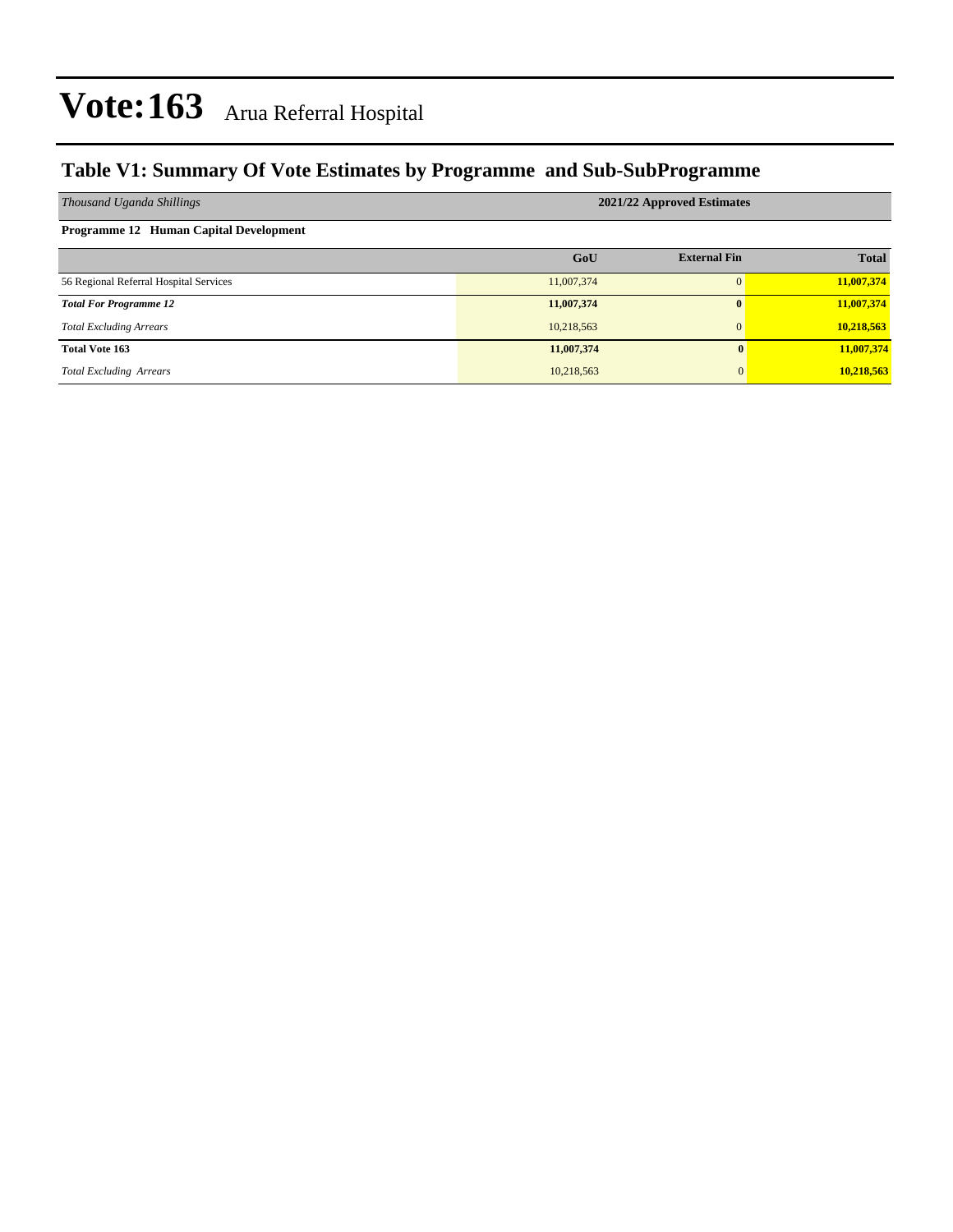### **Table V2: Summary Of Vote Estimates by Sub-SubProgramme,Department and Project**

| Thousand Uganda Shillings                                                 |                  | 2020/21 Approved Budget<br>2021/22 Approved Estimates |                |              |                |                               |              |
|---------------------------------------------------------------------------|------------------|-------------------------------------------------------|----------------|--------------|----------------|-------------------------------|--------------|
| <b>Sub-SubProgramme 56 Regional Referral Hospital Services</b>            |                  |                                                       |                |              |                |                               |              |
| <b>Recurrent Budget Estimates</b>                                         | <b>Wage</b>      | <b>Non-Wage</b>                                       | <b>AIA</b>     | <b>Total</b> | <b>Wage</b>    | Non-Wage                      | <b>Total</b> |
| 01 Arua Referral Hospital Services                                        | 5,049,277        | 4,812,975                                             | $\mathbf{0}$   | 9,862,252    | 5,115,869      | 3,443,215                     | 8,559,085    |
| 02 Arua Referral Hospital Internal Audit                                  | $\overline{0}$   | 16,000                                                | $\mathbf{0}$   | 16,000       | $\mathbf{0}$   | 16,000                        | 16,000       |
| 03 Arua Regional Maintenance                                              | $\overline{0}$   | 232,289                                               | $\mathbf{0}$   | 232,289      | $\overline{0}$ | 232,289                       | 232,289      |
| <b>Total Recurrent Budget Estimates for Sub-</b><br><b>SubProgramme</b>   | 5,049,277        | 5,061,264                                             | $\bf{0}$       | 10,110,541   | 5,115,869      | 3,691,504                     | 8,807,374    |
| Development Budget Estimates                                              | <b>GoU</b> Dev't | <b>External Fin</b>                                   | <b>AIA</b>     | <b>Total</b> |                | <b>GoU Dev't External Fin</b> | <b>Total</b> |
| 1004 Arua Rehabilitation Referral Hospital                                | 600,000          | $\mathbf{0}$                                          | $\mathbf{0}$   | 600,000      | 2,000,000      | $\overline{0}$                | 2,000,000    |
| 1581 Retooling of Arua Rehabilitation Referral Hospital                   | 200,000          | $\mathbf{0}$                                          | $\mathbf{0}$   | 200,000      | 200,000        | $\Omega$                      | 200,000      |
| <b>Total Development Budget Estimates for Sub-</b><br><b>SubProgramme</b> | 800,000          | $\bf{0}$                                              | $\bf{0}$       | 800,000      | 2,200,000      | $\bf{0}$                      | 2,200,000    |
|                                                                           | GoU              | <b>External Fin</b>                                   | <b>AIA</b>     | <b>Total</b> | GoU            | <b>External Fin</b>           | <b>Total</b> |
| <b>Total For Sub-SubProgramme 56</b>                                      | 10,910,541       | $\bf{0}$                                              | $\bf{0}$       | 10,910,541   | 11,007,374     | $\bf{0}$                      | 11,007,374   |
| <b>Total Excluding Arrears</b>                                            | 10,875,151       | $\mathbf{0}$                                          | $\mathbf{0}$   | 10,875,151   | 10,218,563     | $\overline{0}$                | 10,218,563   |
| <b>Total Vote 163</b>                                                     | 10,910,541       | $\bf{0}$                                              | $\bf{0}$       | 10,910,541   | 11,007,374     | $\mathbf{0}$                  | 11,007,374   |
| <b>Total Excluding Arrears</b>                                            | 10,875,151       | $\mathbf{0}$                                          | $\overline{0}$ | 10,875,151   | 10,218,563     | $\overline{0}$                | 10,218,563   |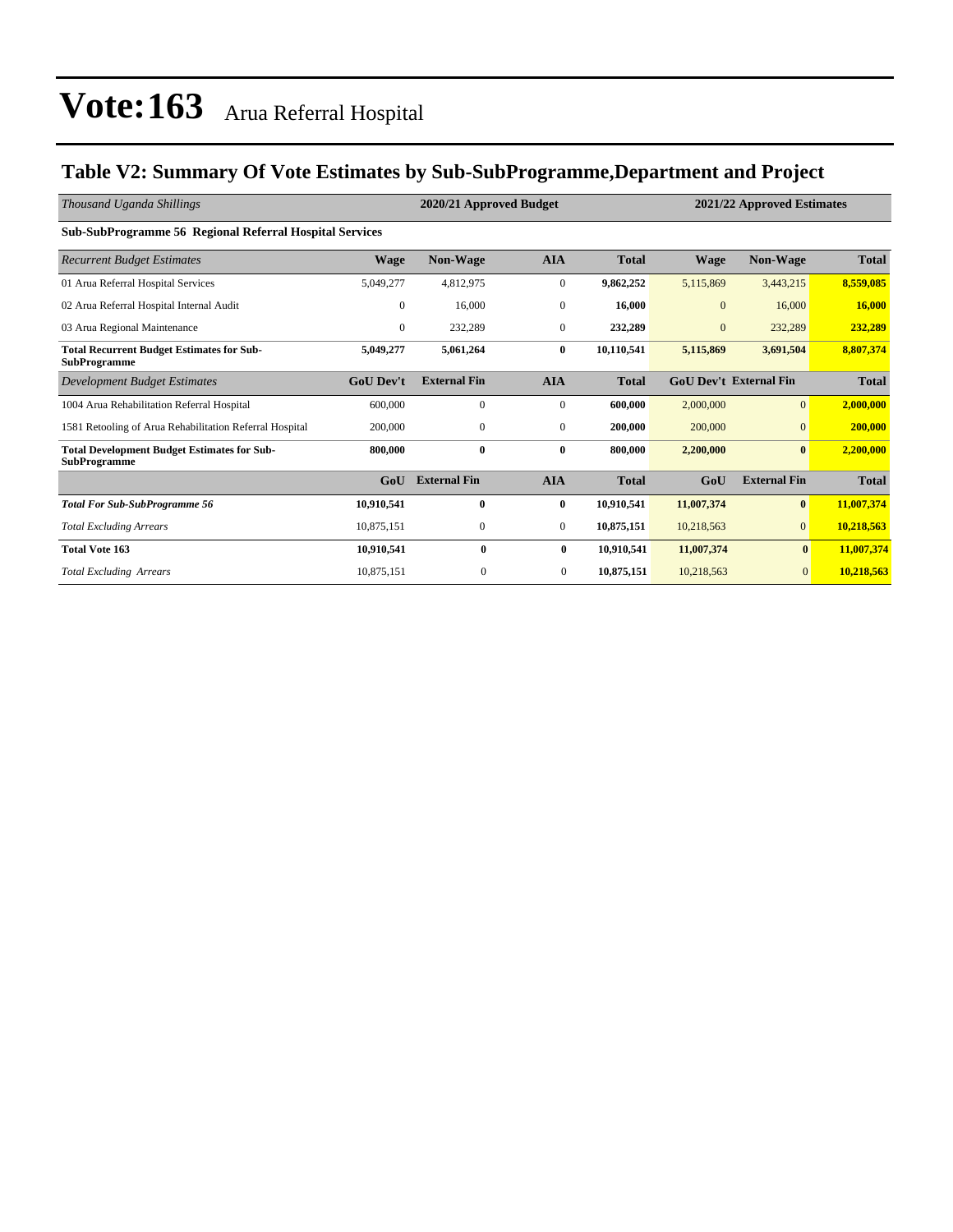### **Table V3: Summary Vote Estimates by Item**

| Thousand Uganda Shillings                                   |            | 2020/21 Approved Budget |           |              | 2021/22 Approved Estimates |                     |              |  |  |
|-------------------------------------------------------------|------------|-------------------------|-----------|--------------|----------------------------|---------------------|--------------|--|--|
|                                                             | GoU        | <b>External Fin</b>     | AIA       | <b>Total</b> | GoU                        | <b>External Fin</b> | <b>Total</b> |  |  |
| <b>Employees, Goods and Services (Outputs Provided)</b>     | 10,075,151 | $\bf{0}$                | $\bf{0}$  | 10,075,151   | 8,018,563                  | $\bf{0}$            | 8,018,563    |  |  |
| 211101 General Staff Salaries                               | 5,049,277  | $\bf{0}$                | $\bf{0}$  | 5,049,277    | 5,115,869                  | $\bf{0}$            | 5,115,869    |  |  |
| 211103 Allowances (Inc. Casuals, Temporary)                 | 134,746    | 0                       | $\bf{0}$  | 134,746      | 135,146                    | $\bf{0}$            | 135,146      |  |  |
| 212102 Pension for General Civil Service                    | 806,442    | $\bf{0}$                | $\bf{0}$  | 806,442      | 938,317                    | $\bf{0}$            | 938,317      |  |  |
| 213001 Medical expenses (To employees)                      | 13,710     | 0                       | $\bf{0}$  | 13,710       | 13,700                     | $\bf{0}$            | 13,700       |  |  |
| 213002 Incapacity, death benefits and funeral expenses      | 5,520      | $\bf{0}$                | $\bf{0}$  | 5,520        | 5,520                      | $\bf{0}$            | 5,520        |  |  |
| 213004 Gratuity Expenses                                    | 2,466,546  | $\bf{0}$                | $\bf{0}$  | 2,466,546    | 211,490                    | $\bf{0}$            | 211,490      |  |  |
| 221001 Advertising and Public Relations                     | 2,500      | 0                       | $\bf{0}$  | 2,500        | 2,500                      | $\bf{0}$            | 2,500        |  |  |
| 221002 Workshops and Seminars                               | 25,454     | $\bf{0}$                | $\bf{0}$  | 25,454       | 25,454                     | $\bf{0}$            | 25,454       |  |  |
| 221003 Staff Training                                       | 30,014     | 0                       | $\bf{0}$  | 30,014       | 30,014                     | $\bf{0}$            | 30,014       |  |  |
| 221004 Recruitment Expenses                                 | 3,000      | $\bf{0}$                | $\bf{0}$  | 3,000        | 3,000                      | $\bf{0}$            | 3,000        |  |  |
| 221006 Commissions and related charges                      | 48,000     | $\bf{0}$                | $\bf{0}$  | 48,000       | 48,000                     | $\bf{0}$            | 48,000       |  |  |
| 221007 Books, Periodicals & Newspapers                      | 5,000      | 0                       | $\bf{0}$  | 5,000        | 3,000                      | $\bf{0}$            | 3,000        |  |  |
| 221008 Computer supplies and Information Technology<br>(TT) | 26,940     | $\bf{0}$                | $\bf{0}$  | 26,940       | 22,000                     | $\bf{0}$            | 22,000       |  |  |
| 221009 Welfare and Entertainment                            | 33,934     | $\bf{0}$                | $\bf{0}$  | 33,934       | 29,944                     | $\bf{0}$            | 29,944       |  |  |
| 221010 Special Meals and Drinks                             | 59,000     | 0                       | $\bf{0}$  | 59,000       | 59,000                     | $\bf{0}$            | 59,000       |  |  |
| 221011 Printing, Stationery, Photocopying and Binding       | 104,500    | 0                       | $\bf{0}$  | 104,500      | 103,000                    | $\bf{0}$            | 103,000      |  |  |
| 221012 Small Office Equipment                               | 1,500      | $\bf{0}$                | $\bf{0}$  | 1,500        | 1,500                      | $\bf{0}$            | 1,500        |  |  |
| 221014 Bank Charges and other Bank related costs            | 3,040      | 0                       | $\bf{0}$  | 3,040        | 3,040                      | $\bf{0}$            | 3,040        |  |  |
| 221016 IFMS Recurrent costs                                 | 4,000      | $\bf{0}$                | $\bf{0}$  | 4,000        | 20,000                     | $\bf{0}$            | 20,000       |  |  |
| 221020 IPPS Recurrent Costs                                 | 25,000     | 0                       | $\bf{0}$  | 25,000       | 20,000                     | $\bf{0}$            | 20,000       |  |  |
| 222001 Telecommunications                                   | 24,180     | 0                       | $\bf{0}$  | 24,180       | 22,220                     | $\bf{0}$            | 22,220       |  |  |
| 222002 Postage and Courier                                  | 104        | $\bf{0}$                | $\bf{0}$  | 104          | 104                        | $\bf{0}$            | 104          |  |  |
| 223001 Property Expenses                                    | 20,406     | 0                       | $\bf{0}$  | 20,406       | 20,406                     | $\bf{0}$            | 20,406       |  |  |
| 223003 Rent – (Produced Assets) to private entities         | 18,000     | $\bf{0}$                | $\bf{0}$  | 18,000       | 18,000                     | $\bf{0}$            | 18,000       |  |  |
| 223004 Guard and Security services                          | 14,000     | 0                       | $\bf{0}$  | 14,000       | 14,000                     | $\bf{0}$            | 14,000       |  |  |
| 223005 Electricity                                          | 217,810    | 0                       | $\bf{0}$  | 217,810      | 217,810                    | $\bf{0}$            | 217,810      |  |  |
| 223006 Water                                                | 151,521    | $\bf{0}$                | $\bf{0}$  | 151,521      | 151,521                    | $\bf{0}$            | 151,521      |  |  |
| 223007 Other Utilities- (fuel, gas, firewood, charcoal)     | 6,600      | $\bf{0}$                | 0         | 6,600        | 6,600                      | $\bf{0}$            | 6,600        |  |  |
| 224001 Medical Supplies                                     | 40,000     | $\bf{0}$                | $\bf{0}$  | 40,000       | 50,000                     | $\bf{0}$            | 50,000       |  |  |
| 224004 Cleaning and Sanitation                              | 115,000    | 0                       | $\bf{0}$  | 115,000      | 113,000                    | $\bf{0}$            | 113,000      |  |  |
| 224005 Uniforms, Beddings and Protective Gear               | 10,400     | $\bf{0}$                | $\bf{0}$  | 10,400       | 10,400                     | $\bf{0}$            | 10,400       |  |  |
| 227001 Travel inland                                        | 182,060    | $\bf{0}$                | $\bf{0}$  | 182,060      | 181,060                    | $\bf{0}$            | 181,060      |  |  |
| 227004 Fuel, Lubricants and Oils                            | 156,115    | 0                       | $\bf{0}$  | 156,115      | 157,113                    | $\bf{0}$            | 157,113      |  |  |
| 228001 Maintenance - Civil                                  | 36,000     | $\bf{0}$                | $\bf{0}$  | 36,000       | 35,727                     | $\bf{0}$            | 35,727       |  |  |
| 228002 Maintenance - Vehicles                               | 53,500     | $\bf{0}$                | $\bf{0}$  | 53,500       | 53,500                     | $\bf{0}$            | 53,500       |  |  |
| 228003 Maintenance – Machinery, Equipment &<br>Furniture    | 165,530    | $\bf{0}$                | $\bf{0}$  | 165,530      | 160,530                    | $\bf{0}$            | 160,530      |  |  |
| 228004 Maintenance – Other                                  | 15,803     | $\bf{0}$                | $\pmb{0}$ | 15,803       | 16,078                     | $\bf{0}$            | 16,078       |  |  |
| <b>Investment</b> (Capital Purchases)                       | 800,000    | $\bf{0}$                | $\bf{0}$  | 800,000      | 2,200,000                  | $\bf{0}$            | 2,200,000    |  |  |
| 312102 Residential Buildings                                | 600,000    | $\boldsymbol{0}$        | $\bf{0}$  | 600,000      | 2,000,000                  | $\bf{0}$            | 2,000,000    |  |  |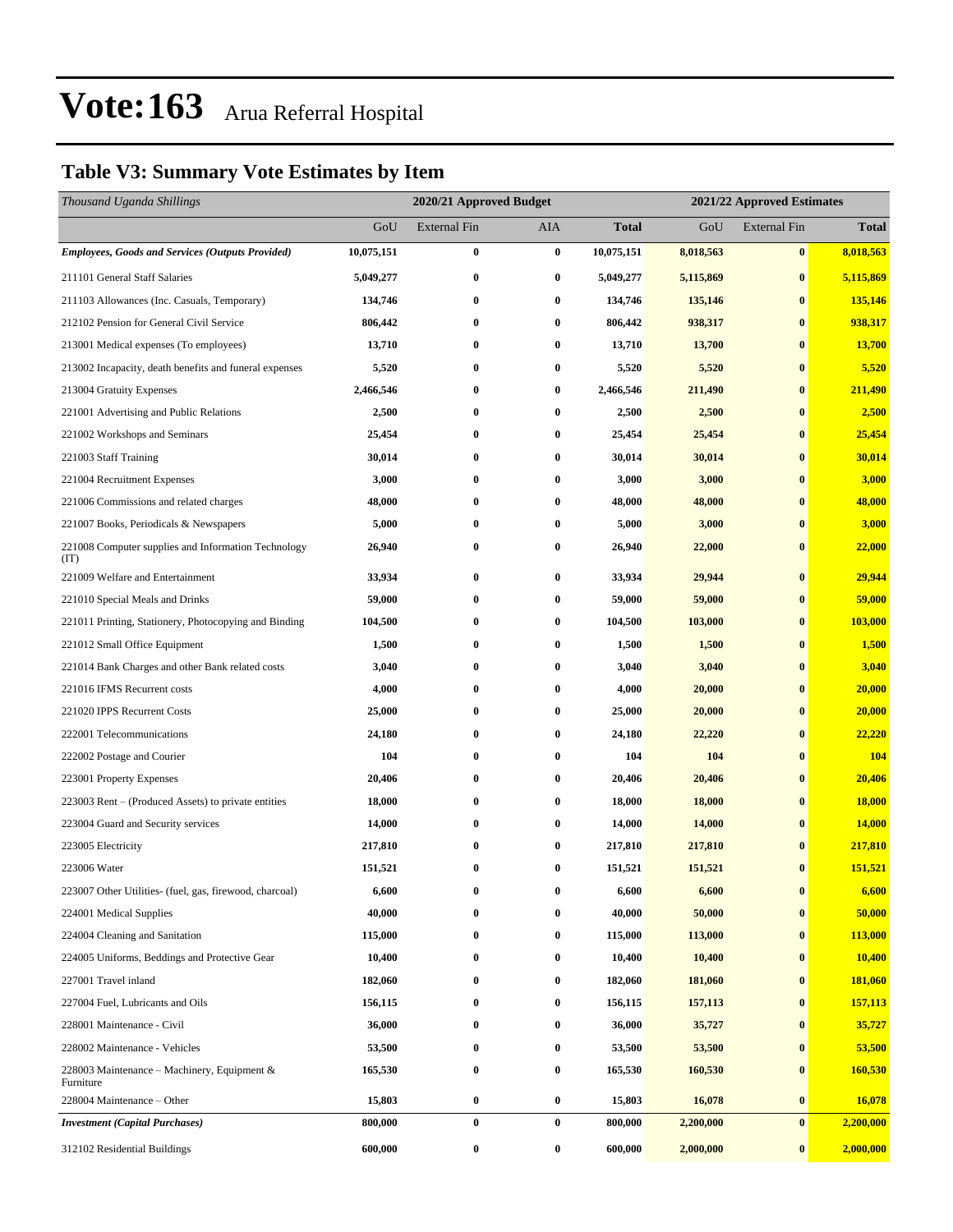| 312104 Other Structures                | $\bf{0}$   | $\bf{0}$     | $\bf{0}$     | $\bf{0}$   | 50,000     | $\bf{0}$       | 50,000       |
|----------------------------------------|------------|--------------|--------------|------------|------------|----------------|--------------|
| 312202 Machinery and Equipment         | 80,000     | $\bf{0}$     | $\mathbf{0}$ | 80,000     | $\bf{0}$   | $\mathbf{0}$   | $\mathbf{0}$ |
| 312212 Medical Equipment               | 120,000    | $\mathbf{0}$ | $\mathbf{0}$ | 120,000    | 150,000    | $\mathbf{0}$   | 150,000      |
| <b>Arrears</b>                         | 35,389     | $\mathbf{0}$ | $\mathbf{0}$ | 35,389     | 788,811    | $\mathbf{0}$   | 788,811      |
| 321605 Domestic arrears (Budgeting)    | 6,074      | $\bf{0}$     | $\bf{0}$     | 6,074      | 788,811    | $\mathbf{0}$   | 788,811      |
| 321614 Electricity arrears (Budgeting) | 29,315     | $\bf{0}$     | $\mathbf{0}$ | 29,315     | $\bf{0}$   | $\mathbf{0}$   | $\mathbf{0}$ |
| <b>Grand Total Vote 163</b>            | 10,910,541 | $\bf{0}$     | $\bf{0}$     | 10.910.541 | 11,007,374 | $\bf{0}$       | 11,007,374   |
| <b>Total Excluding Arrears</b>         | 10,875,151 | $\mathbf{0}$ | $\mathbf{0}$ | 10,875,151 | 10,218,563 | $\overline{0}$ | 10,218,563   |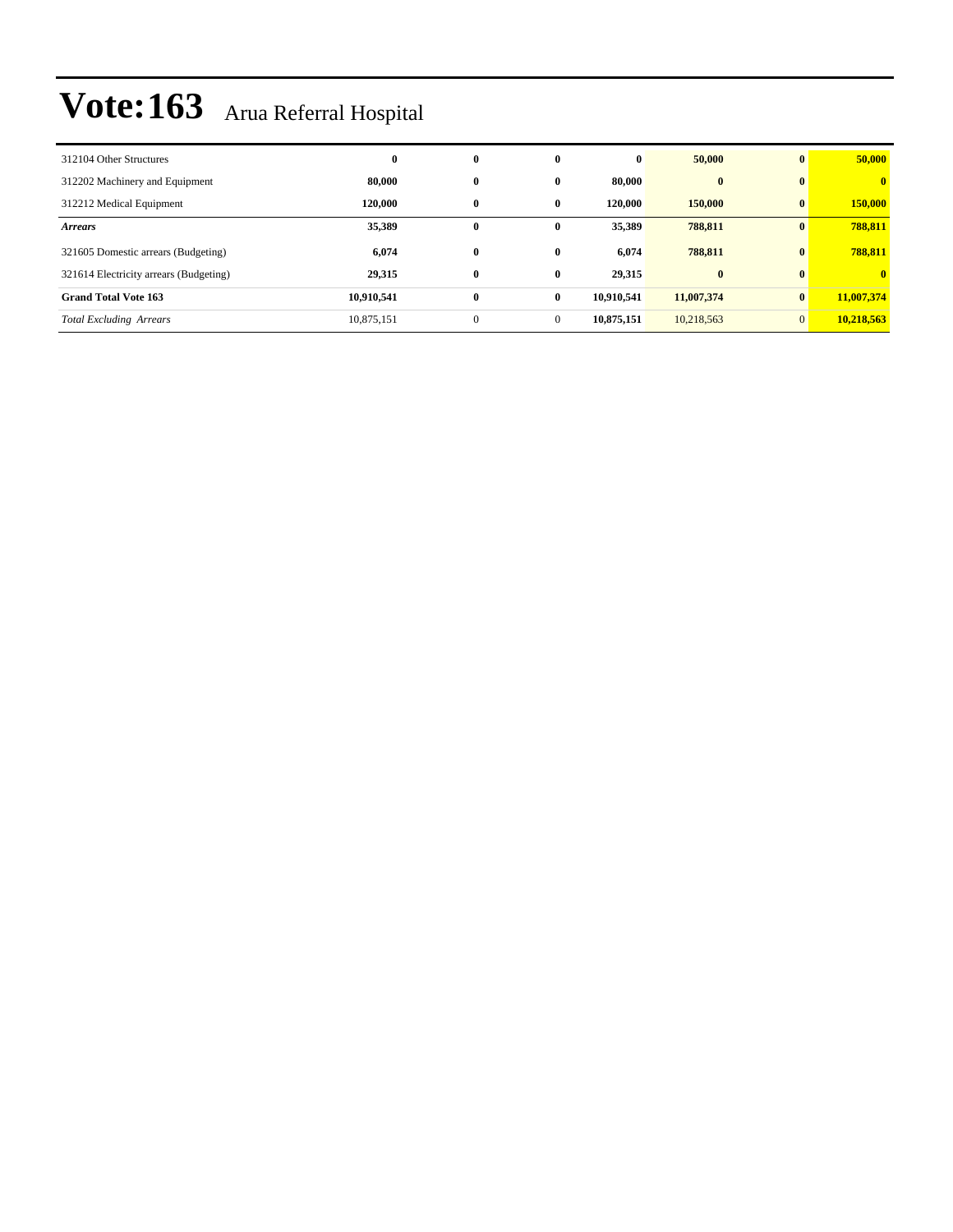### **Table V4: Detailed Estimates by Sub-SubProgramme, Department,Project and Budget Output and Item**

#### *Sub-SubProgrammme 56 Regional Referral Hospital Services*

*Recurrent Budget Estimates*

#### **Department 01 Arua Referral Hospital Services**

| Thousand Uganda Shillings                                |                  | 2020/21 Approved Budget |                  |              | 2021/22 Approved Estimates |          |               |
|----------------------------------------------------------|------------------|-------------------------|------------------|--------------|----------------------------|----------|---------------|
| <b>Outputs Provided</b>                                  | Wage             | Non Wage                | AIA              | <b>Total</b> | Wage                       | Non Wage | <b>Total</b>  |
| <b>Budget Output 085601 Inpatient services</b>           |                  |                         |                  |              |                            |          |               |
| 211103 Allowances (Inc. Casuals, Temporary)              | $\boldsymbol{0}$ | 15,000                  | $\boldsymbol{0}$ | 15,000       | $\boldsymbol{0}$           | 15,000   | 15,000        |
| 213001 Medical expenses (To employees)                   | $\boldsymbol{0}$ | 3,500                   | $\boldsymbol{0}$ | 3,500        | $\boldsymbol{0}$           | 3,500    | 3,500         |
| 213002 Incapacity, death benefits and funeral expenses   | $\boldsymbol{0}$ | 1,600                   | $\boldsymbol{0}$ | 1,600        | $\boldsymbol{0}$           | 1,600    | 1,600         |
| 221002 Workshops and Seminars                            | $\boldsymbol{0}$ | 4,000                   | $\boldsymbol{0}$ | 4,000        | $\mathbf{0}$               | 4,000    | 4,000         |
| 221003 Staff Training                                    | $\boldsymbol{0}$ | 8,000                   | $\boldsymbol{0}$ | 8,000        | $\boldsymbol{0}$           | 8,000    | 8,000         |
| 221008 Computer supplies and Information Technology (IT) | $\boldsymbol{0}$ | 4,000                   | $\boldsymbol{0}$ | 4,000        | $\boldsymbol{0}$           | 4,000    | 4,000         |
| 221009 Welfare and Entertainment                         | $\boldsymbol{0}$ | 11,060                  | $\boldsymbol{0}$ | 11,060       | $\boldsymbol{0}$           | 9,060    | 9,060         |
| 221010 Special Meals and Drinks                          | $\boldsymbol{0}$ | 48,000                  | $\boldsymbol{0}$ | 48,000       | $\boldsymbol{0}$           | 48,000   | 48,000        |
| 221011 Printing, Stationery, Photocopying and Binding    | $\boldsymbol{0}$ | 28,000                  | $\boldsymbol{0}$ | 28,000       | $\mathbf{0}$               | 28,000   | 28,000        |
| 222001 Telecommunications                                | $\boldsymbol{0}$ | 360                     | $\boldsymbol{0}$ | 360          | $\boldsymbol{0}$           | 360      | 360           |
| 223001 Property Expenses                                 | $\boldsymbol{0}$ | 3,000                   | $\boldsymbol{0}$ | 3,000        | $\boldsymbol{0}$           | 3,000    | 3,000         |
| 223005 Electricity                                       | $\boldsymbol{0}$ | 34,000                  | $\boldsymbol{0}$ | 34,000       | $\boldsymbol{0}$           | 34,000   | 34,000        |
| 223006 Water                                             | $\boldsymbol{0}$ | 28,000                  | $\boldsymbol{0}$ | 28,000       | $\boldsymbol{0}$           | 28,000   | 28,000        |
| 223007 Other Utilities- (fuel, gas, firewood, charcoal)  | $\boldsymbol{0}$ | 5,600                   | $\boldsymbol{0}$ | 5,600        | $\boldsymbol{0}$           | 5,600    | 5,600         |
| 224004 Cleaning and Sanitation                           | $\boldsymbol{0}$ | 40,000                  | $\boldsymbol{0}$ | 40,000       | $\boldsymbol{0}$           | 40,000   | 40,000        |
| 224005 Uniforms, Beddings and Protective Gear            | $\boldsymbol{0}$ | 3,000                   | $\boldsymbol{0}$ | 3,000        | $\boldsymbol{0}$           | 3,000    | 3,000         |
| 227001 Travel inland                                     | $\boldsymbol{0}$ | 30,000                  | $\boldsymbol{0}$ | 30,000       | $\boldsymbol{0}$           | 30,000   | 30,000        |
| 227004 Fuel, Lubricants and Oils                         | $\boldsymbol{0}$ | 32,000                  | $\boldsymbol{0}$ | 32,000       | $\boldsymbol{0}$           | 32,000   | 32,000        |
| 228001 Maintenance - Civil                               | $\boldsymbol{0}$ | 13,000                  | $\boldsymbol{0}$ | 13,000       | $\boldsymbol{0}$           | 13,000   | <b>13,000</b> |
| 228002 Maintenance - Vehicles                            | $\boldsymbol{0}$ | 13,000                  | $\boldsymbol{0}$ | 13,000       | $\boldsymbol{0}$           | 13,000   | <b>13,000</b> |
| 228004 Maintenance - Other                               | $\boldsymbol{0}$ | 4,078                   | $\boldsymbol{0}$ | 4,078        | $\boldsymbol{0}$           | 4,078    | 4,078         |
| <b>Total Cost of Budget Output 01</b>                    | 0                | 329,198                 | 0                | 329,198      | $\pmb{\theta}$             | 327,198  | 327,198       |
| <b>Budget Output 085602 Outpatient services</b>          |                  |                         |                  |              |                            |          |               |
| 211103 Allowances (Inc. Casuals, Temporary)              | $\boldsymbol{0}$ | 12,000                  | $\boldsymbol{0}$ | 12,000       | $\boldsymbol{0}$           | 12,000   | 12,000        |
| 213001 Medical expenses (To employees)                   | $\boldsymbol{0}$ | 3,400                   | $\boldsymbol{0}$ | 3,400        | $\boldsymbol{0}$           | 3,400    | 3,400         |
| 213002 Incapacity, death benefits and funeral expenses   | $\boldsymbol{0}$ | 1,200                   | $\boldsymbol{0}$ | 1,200        | $\boldsymbol{0}$           | 1,200    | 1,200         |
| 221002 Workshops and Seminars                            | $\boldsymbol{0}$ | 4,000                   | $\boldsymbol{0}$ | 4,000        | $\mathbf{0}$               | 4,000    | 4,000         |
| 221003 Staff Training                                    | $\boldsymbol{0}$ | 3,000                   | $\boldsymbol{0}$ | 3,000        | $\boldsymbol{0}$           | 3,000    | 3,000         |
| 221008 Computer supplies and Information Technology (IT) | $\boldsymbol{0}$ | 2,600                   | $\boldsymbol{0}$ | 2,600        | $\boldsymbol{0}$           | 2,600    | 2,600         |
| 221009 Welfare and Entertainment                         | $\boldsymbol{0}$ | 9,000                   | $\boldsymbol{0}$ | 9,000        | $\boldsymbol{0}$           | 9,000    | 9,000         |
| 221011 Printing, Stationery, Photocopying and Binding    | $\boldsymbol{0}$ | 26,000                  | $\boldsymbol{0}$ | 26,000       | $\mathbf{0}$               | 26,000   | 26,000        |
| 222001 Telecommunications                                | $\boldsymbol{0}$ | 1,000                   | $\boldsymbol{0}$ | 1,000        | $\mathbf{0}$               | 1,000    | 1,000         |
| 223001 Property Expenses                                 | $\boldsymbol{0}$ | 2,000                   | $\boldsymbol{0}$ | 2,000        | $\boldsymbol{0}$           | 2,000    | 2,000         |
| 223005 Electricity                                       | $\boldsymbol{0}$ | 19,200                  | $\boldsymbol{0}$ | 19,200       | $\boldsymbol{0}$           | 19,200   | 19,200        |
| 223006 Water                                             | $\boldsymbol{0}$ | 10,000                  | $\overline{0}$   | 10,000       | $\mathbf{0}$               | 10,000   | 10,000        |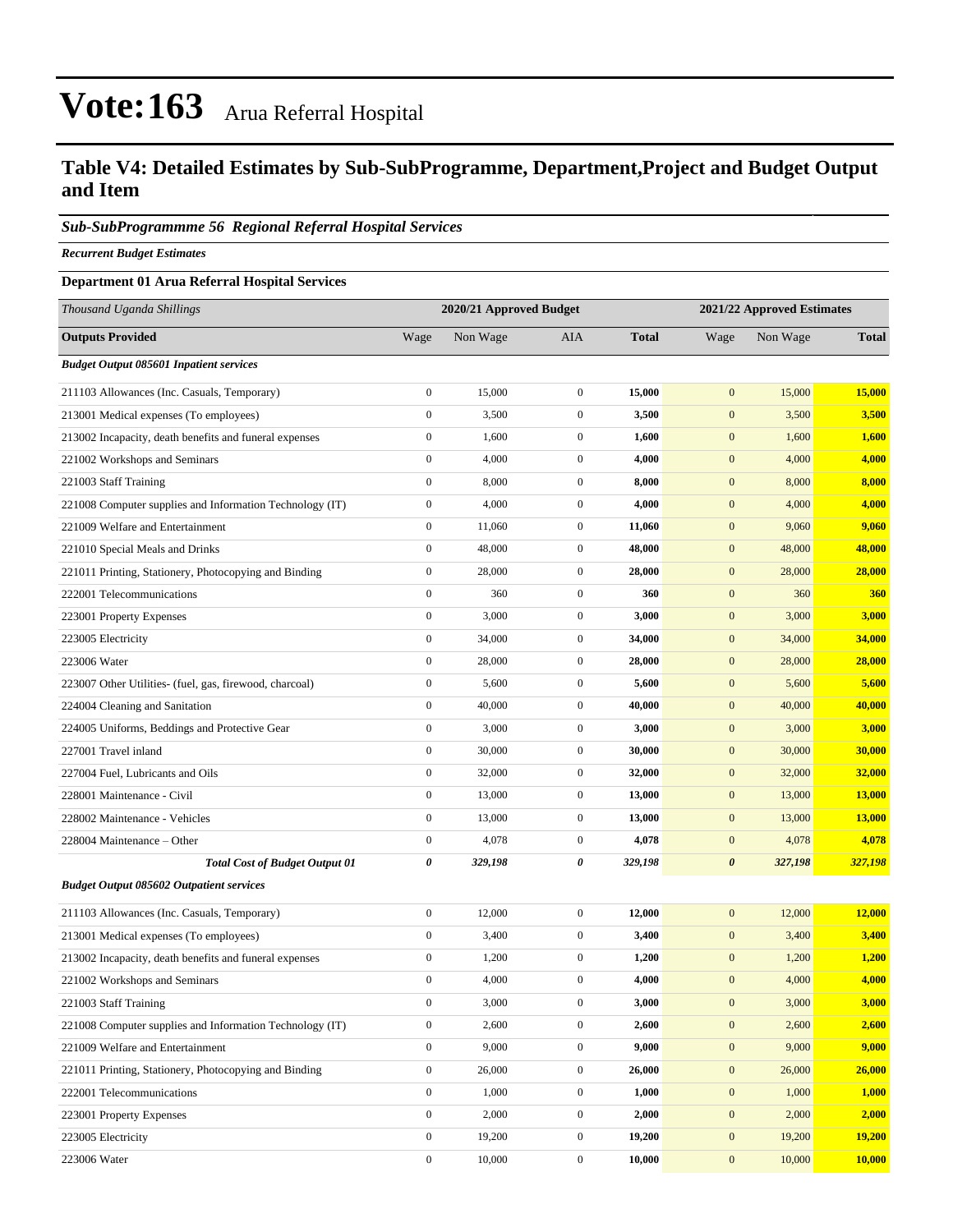| 224004 Cleaning and Sanitation                                            | $\boldsymbol{0}$ | 24,000           | $\mathbf{0}$     | 24,000    | 24,000<br>$\mathbf{0}$           | 24,000     |
|---------------------------------------------------------------------------|------------------|------------------|------------------|-----------|----------------------------------|------------|
| 224005 Uniforms, Beddings and Protective Gear                             | $\boldsymbol{0}$ | 1,000            | $\mathbf{0}$     | 1,000     | $\boldsymbol{0}$<br>1,000        | 1,000      |
| 227001 Travel inland                                                      | $\boldsymbol{0}$ | 20,000           | $\mathbf{0}$     | 20,000    | $\mathbf{0}$<br>20,000           | 20,000     |
| 227004 Fuel, Lubricants and Oils                                          | $\boldsymbol{0}$ | 2,000            | $\boldsymbol{0}$ | 2,000     | $\boldsymbol{0}$<br>2,000        | 2,000      |
| 228001 Maintenance - Civil                                                | $\boldsymbol{0}$ | 5,186            | $\mathbf{0}$     | 5,186     | $\boldsymbol{0}$<br>5,186        | 5,186      |
| 228004 Maintenance - Other                                                | $\boldsymbol{0}$ | 3,000            | $\boldsymbol{0}$ | 3,000     | $\mathbf{0}$<br>3,000            | 3,000      |
| <b>Total Cost of Budget Output 02</b>                                     | 0                | 148,586          | 0                | 148,586   | 148,586<br>$\boldsymbol{\theta}$ | 148,586    |
| Budget Output 085603 Medicines and health supplies procured and dispensed |                  |                  |                  |           |                                  |            |
| 211103 Allowances (Inc. Casuals, Temporary)                               | $\boldsymbol{0}$ | 3,500            | $\boldsymbol{0}$ | 3,500     | $\mathbf{0}$<br>3,000            | 3,000      |
| 213001 Medical expenses (To employees)                                    | $\boldsymbol{0}$ | 800              | $\boldsymbol{0}$ | 800       | $\mathbf{0}$<br>800              | 800        |
| 213002 Incapacity, death benefits and funeral expenses                    | $\boldsymbol{0}$ | 800              | $\mathbf{0}$     | 800       | $\mathbf{0}$<br>800              | 800        |
| 221003 Staff Training                                                     | $\mathbf{0}$     | 400              | $\mathbf{0}$     | 400       | $\mathbf{0}$<br>400              | 400        |
| 221008 Computer supplies and Information Technology (IT)                  | $\boldsymbol{0}$ | 400              | $\mathbf{0}$     | 400       | $\boldsymbol{0}$<br>400          | 400        |
| 221009 Welfare and Entertainment                                          | $\boldsymbol{0}$ | 144              | $\boldsymbol{0}$ | 144       | $\mathbf{0}$<br>144              | 144        |
| 221011 Printing, Stationery, Photocopying and Binding                     | $\boldsymbol{0}$ | 3,500            | $\boldsymbol{0}$ | 3,500     | $\boldsymbol{0}$<br>4,000        | 4,000      |
| 223001 Property Expenses                                                  | $\boldsymbol{0}$ | 180              | $\mathbf{0}$     | 180       | $\boldsymbol{0}$<br>180          | <b>180</b> |
| 223005 Electricity                                                        | $\boldsymbol{0}$ | 6,000            | $\boldsymbol{0}$ | 6,000     | $\boldsymbol{0}$<br>6,000        | 6,000      |
| 223006 Water                                                              | $\boldsymbol{0}$ | 5,000            | $\mathbf{0}$     | 5,000     | $\boldsymbol{0}$<br>5,000        | 5,000      |
| 224004 Cleaning and Sanitation                                            | $\boldsymbol{0}$ | 5,000            | $\boldsymbol{0}$ | 5,000     | $\mathbf{0}$<br>5,000            | 5,000      |
| 224005 Uniforms, Beddings and Protective Gear                             | $\boldsymbol{0}$ | 1,000            | $\boldsymbol{0}$ | 1,000     | $\boldsymbol{0}$<br>1,000        | 1,000      |
| 227001 Travel inland                                                      | $\boldsymbol{0}$ | 3,000            | $\mathbf{0}$     | 3,000     | $\boldsymbol{0}$<br>3,000        | 3,000      |
| 227004 Fuel, Lubricants and Oils                                          | $\boldsymbol{0}$ | 5,027            | $\boldsymbol{0}$ | 5,027     | $\boldsymbol{0}$<br>5,025        | 5,025      |
| 228001 Maintenance - Civil                                                | $\boldsymbol{0}$ | 2,500            | $\mathbf{0}$     | 2,500     | $\boldsymbol{0}$<br>2,502        | 2,502      |
| <b>Total Cost of Budget Output 03</b>                                     | 0                | 37,251           | 0                | 37,251    | $\boldsymbol{\theta}$<br>37,251  | 37,251     |
| <b>Budget Output 085604 Diagnostic services</b>                           |                  |                  |                  |           |                                  |            |
| 211103 Allowances (Inc. Casuals, Temporary)                               | $\boldsymbol{0}$ | 1,000            | $\boldsymbol{0}$ | 1,000     | $\mathbf{0}$<br>1,000            | 1,000      |
| 213001 Medical expenses (To employees)                                    | $\boldsymbol{0}$ | 1,000            | $\boldsymbol{0}$ | 1,000     | $\mathbf{0}$<br>1,000            | 1,000      |
| 213002 Incapacity, death benefits and funeral expenses                    | $\boldsymbol{0}$ | 800              | $\boldsymbol{0}$ | 800       | $\mathbf{0}$<br>800              | 800        |
| 221002 Workshops and Seminars                                             | $\boldsymbol{0}$ | 1,000            | $\mathbf{0}$     | 1,000     | $\mathbf{0}$<br>1,000            | 1,000      |
| 221003 Staff Training                                                     | $\boldsymbol{0}$ | 2,000            | $\boldsymbol{0}$ | 2,000     | $\mathbf{0}$<br>2,000            | 2,000      |
| 221008 Computer supplies and Information Technology (IT)                  | $\boldsymbol{0}$ | 1,000            | $\overline{0}$   | 1,000     | 1,000<br>$\boldsymbol{0}$        | 1,000      |
| 221009 Welfare and Entertainment                                          | $\boldsymbol{0}$ | 800              | $\mathbf{0}$     | 800       | $\boldsymbol{0}$<br>800          | 800        |
| 221011 Printing, Stationery, Photocopying and Binding                     | $\boldsymbol{0}$ | 3,000            | $\boldsymbol{0}$ | 3,000     | $\boldsymbol{0}$<br>3,000        | 3,000      |
| 222001 Telecommunications                                                 | $\boldsymbol{0}$ | 600              | $\boldsymbol{0}$ | 600       | $\boldsymbol{0}$<br>600          | 600        |
| 223005 Electricity                                                        | $\boldsymbol{0}$ | 6,000            | $\overline{0}$   | 6,000     | $\boldsymbol{0}$<br>6,000        | 6,000      |
| 223006 Water                                                              | $\boldsymbol{0}$ | 4,000            | $\boldsymbol{0}$ | 4,000     | $\boldsymbol{0}$<br>4,000        | 4,000      |
| 224005 Uniforms, Beddings and Protective Gear                             | $\boldsymbol{0}$ | 4,000            | $\boldsymbol{0}$ | 4,000     | $\boldsymbol{0}$<br>4,000        | 4,000      |
| 227001 Travel inland                                                      | $\boldsymbol{0}$ | 6,000            | $\boldsymbol{0}$ | 6,000     | $\boldsymbol{0}$<br>6,000        | 6,000      |
| 227004 Fuel, Lubricants and Oils                                          | $\boldsymbol{0}$ | 1,749            | $\boldsymbol{0}$ | 1,749     | $\boldsymbol{0}$<br>1,749        | 1,749      |
| 228004 Maintenance - Other                                                | $\boldsymbol{0}$ | 1,000            | $\mathbf{0}$     | 1,000     | $\boldsymbol{0}$<br>1,000        | 1,000      |
| <b>Total Cost of Budget Output 04</b>                                     | 0                | 33,949           | 0                | 33,949    | $\pmb{\theta}$<br>33,949         | 33,949     |
| Budget Output 085605 Hospital Management and support services             |                  |                  |                  |           |                                  |            |
| 211101 General Staff Salaries                                             | 5,049,277        | $\boldsymbol{0}$ | $\mathbf{0}$     | 5,049,277 | $\mathbf{0}$<br>5,115,869        | 5,115,869  |
| 211103 Allowances (Inc. Casuals, Temporary)                               | $\boldsymbol{0}$ | 69,930           | $\boldsymbol{0}$ | 69,930    | $\mathbf{0}$<br>69,930           | 69,930     |
| 212102 Pension for General Civil Service                                  | $\boldsymbol{0}$ | 806,442          | $\boldsymbol{0}$ | 806,442   | $\boldsymbol{0}$<br>938,317      | 938,317    |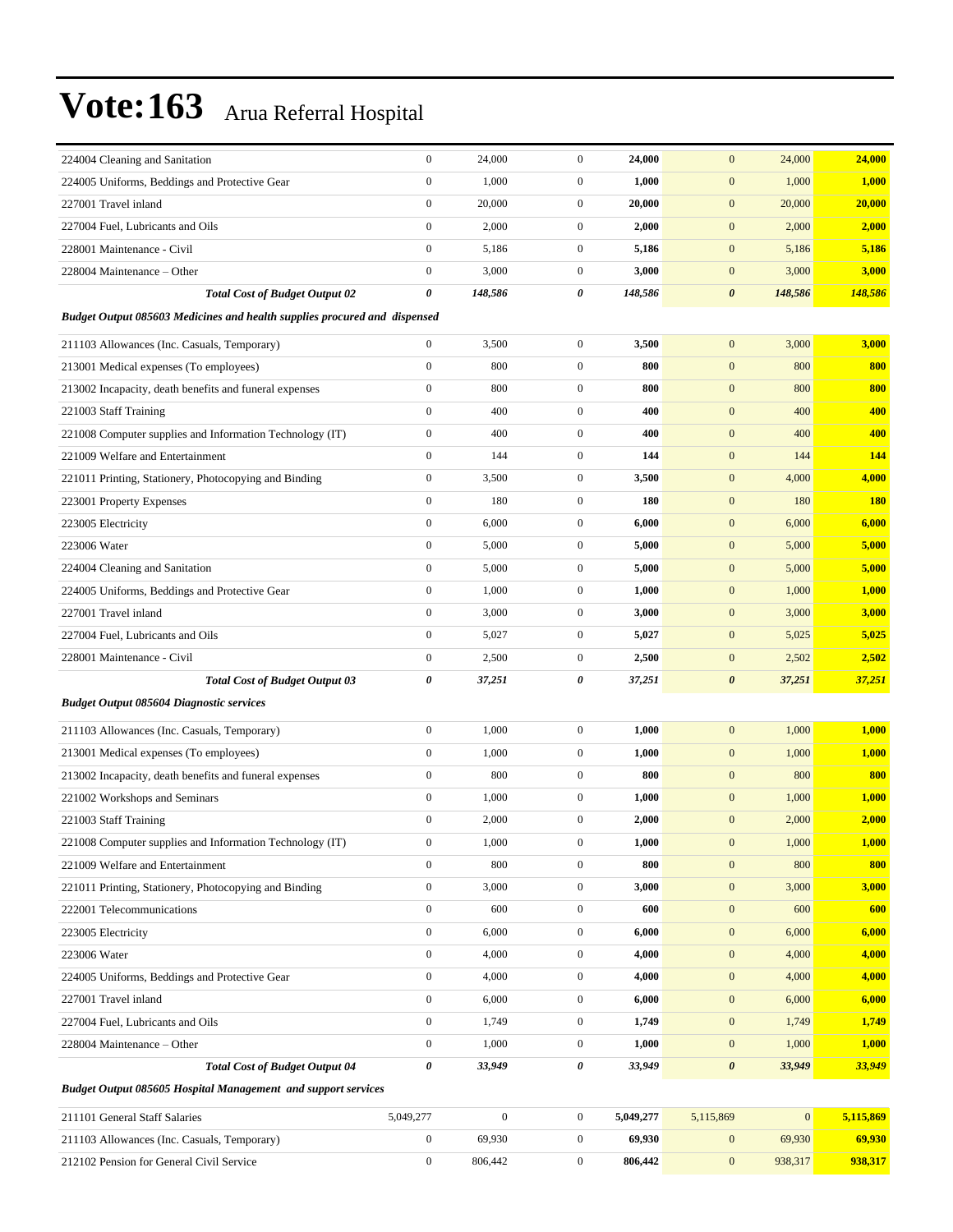| 213001 Medical expenses (To employees)                             | $\boldsymbol{0}$ | 2,000     | $\mathbf{0}$     | 2,000     | $\mathbf{0}$     | 2,000     | 2,000     |
|--------------------------------------------------------------------|------------------|-----------|------------------|-----------|------------------|-----------|-----------|
| 213002 Incapacity, death benefits and funeral expenses             | $\boldsymbol{0}$ | 1,120     | $\boldsymbol{0}$ | 1,120     | $\boldsymbol{0}$ | 1,120     | 1,120     |
| 213004 Gratuity Expenses                                           | $\boldsymbol{0}$ | 2,466,546 | $\boldsymbol{0}$ | 2,466,546 | $\boldsymbol{0}$ | 211,490   | 211,490   |
| 221001 Advertising and Public Relations                            | $\boldsymbol{0}$ | 1,500     | $\boldsymbol{0}$ | 1,500     | $\boldsymbol{0}$ | 1,500     | 1,500     |
| 221002 Workshops and Seminars                                      | $\boldsymbol{0}$ | 1,000     | $\boldsymbol{0}$ | 1,000     | $\mathbf{0}$     | 1,000     | 1,000     |
| 221003 Staff Training                                              | $\boldsymbol{0}$ | 2,000     | $\boldsymbol{0}$ | 2,000     | $\mathbf{0}$     | 2,000     | 2,000     |
| 221004 Recruitment Expenses                                        | $\boldsymbol{0}$ | 3,000     | $\boldsymbol{0}$ | 3,000     | $\boldsymbol{0}$ | 3,000     | 3,000     |
| 221006 Commissions and related charges                             | $\boldsymbol{0}$ | 48,000    | $\boldsymbol{0}$ | 48,000    | $\boldsymbol{0}$ | 48,000    | 48,000    |
| 221007 Books, Periodicals & Newspapers                             | $\boldsymbol{0}$ | 5,000     | $\boldsymbol{0}$ | 5,000     | $\boldsymbol{0}$ | 3,000     | 3,000     |
| 221008 Computer supplies and Information Technology (IT)           | $\boldsymbol{0}$ | 16,000    | $\boldsymbol{0}$ | 16,000    | $\boldsymbol{0}$ | 10,000    | 10,000    |
| 221009 Welfare and Entertainment                                   | $\boldsymbol{0}$ | 11,540    | $\boldsymbol{0}$ | 11,540    | $\boldsymbol{0}$ | 9,540     | 9,540     |
| 221010 Special Meals and Drinks                                    | $\boldsymbol{0}$ | 11,000    | $\boldsymbol{0}$ | 11,000    | $\boldsymbol{0}$ | 11,000    | 11,000    |
| 221011 Printing, Stationery, Photocopying and Binding              | $\boldsymbol{0}$ | 16,000    | $\boldsymbol{0}$ | 16,000    | $\mathbf{0}$     | 14,000    | 14,000    |
| 221012 Small Office Equipment                                      | $\boldsymbol{0}$ | 1,500     | $\boldsymbol{0}$ | 1,500     | $\boldsymbol{0}$ | 1,500     | 1,500     |
| 221014 Bank Charges and other Bank related costs                   | $\boldsymbol{0}$ | 3,040     | $\boldsymbol{0}$ | 3,040     | $\mathbf{0}$     | 3,040     | 3,040     |
| 221016 IFMS Recurrent costs                                        | $\boldsymbol{0}$ | 4,000     | $\boldsymbol{0}$ | 4,000     | $\boldsymbol{0}$ | 20,000    | 20,000    |
| 221020 IPPS Recurrent Costs                                        | $\boldsymbol{0}$ | 25,000    | $\boldsymbol{0}$ | 25,000    | $\boldsymbol{0}$ | 20,000    | 20,000    |
| 222001 Telecommunications                                          | $\boldsymbol{0}$ | 21,000    | $\boldsymbol{0}$ | 21,000    | $\mathbf{0}$     | 19,000    | 19,000    |
| 222002 Postage and Courier                                         | $\boldsymbol{0}$ | 104       | $\boldsymbol{0}$ | 104       | $\boldsymbol{0}$ | 104       | 104       |
| 223001 Property Expenses                                           | $\boldsymbol{0}$ | 14,666    | $\boldsymbol{0}$ | 14,666    | $\mathbf{0}$     | 14,666    | 14,666    |
| 223003 Rent - (Produced Assets) to private entities                | $\boldsymbol{0}$ | 18,000    | $\boldsymbol{0}$ | 18,000    | $\boldsymbol{0}$ | 18,000    | 18,000    |
| 223004 Guard and Security services                                 | $\boldsymbol{0}$ | 14,000    | $\boldsymbol{0}$ | 14,000    | $\boldsymbol{0}$ | 14,000    | 14,000    |
| 223005 Electricity                                                 | $\boldsymbol{0}$ | 143,610   | $\boldsymbol{0}$ | 143,610   | $\mathbf{0}$     | 143,610   | 143,610   |
| 223006 Water                                                       | $\boldsymbol{0}$ | 99,521    | $\boldsymbol{0}$ | 99,521    | $\boldsymbol{0}$ | 99,521    | 99,521    |
| 224001 Medical Supplies                                            | $\mathbf{0}$     | 40,000    | $\boldsymbol{0}$ | 40,000    | $\mathbf{0}$     | 50,000    | 50,000    |
| 224004 Cleaning and Sanitation                                     | $\boldsymbol{0}$ | 38,000    | $\boldsymbol{0}$ | 38,000    | $\mathbf{0}$     | 38,000    | 38,000    |
| 224005 Uniforms, Beddings and Protective Gear                      | $\boldsymbol{0}$ | 1,000     | $\boldsymbol{0}$ | 1,000     | $\boldsymbol{0}$ | 1,000     | 1,000     |
| 227001 Travel inland                                               | $\mathbf{0}$     | 70,000    | $\boldsymbol{0}$ | 70,000    | $\mathbf{0}$     | 70,000    | 70,000    |
| 227004 Fuel, Lubricants and Oils                                   | $\boldsymbol{0}$ | 80,000    | $\boldsymbol{0}$ | 80,000    | $\boldsymbol{0}$ | 80,000    | 80,000    |
| 228001 Maintenance - Civil                                         | $\boldsymbol{0}$ | 10,814    | $\boldsymbol{0}$ | 10,814    | $\mathbf{0}$     | 10,539    | 10,539    |
| 228002 Maintenance - Vehicles                                      | $\boldsymbol{0}$ | 40,500    | $\mathbf{0}$     | 40,500    | $\mathbf{0}$     | 40,500    | 40,500    |
| 228003 Maintenance – Machinery, Equipment & Furniture              | $\boldsymbol{0}$ | 52,000    | $\boldsymbol{0}$ | 52,000    | $\boldsymbol{0}$ | 47,000    | 47,000    |
| 228004 Maintenance - Other                                         | $\boldsymbol{0}$ | 7,725     | $\boldsymbol{0}$ | 7,725     | $\boldsymbol{0}$ | 8,000     | 8,000     |
| <b>Total Cost of Budget Output 05</b>                              | 5,049,277        | 4,145,558 | 0                | 9,194,834 | 5,115,869        | 2,024,376 | 7,140,246 |
| <b>Budget Output 085606 Prevention and rehabilitation services</b> |                  |           |                  |           |                  |           |           |
| 211103 Allowances (Inc. Casuals, Temporary)                        | $\boldsymbol{0}$ | 1,000     | $\boldsymbol{0}$ | 1,000     | $\boldsymbol{0}$ | 1,000     | 1,000     |
| 213001 Medical expenses (To employees)                             | $\boldsymbol{0}$ | 2,000     | $\boldsymbol{0}$ | 2,000     | $\boldsymbol{0}$ | 2,000     | 2,000     |
| 221002 Workshops and Seminars                                      | $\boldsymbol{0}$ | 440       | $\boldsymbol{0}$ | 440       | $\boldsymbol{0}$ | 440       | 440       |
| 221003 Staff Training                                              | $\mathbf{0}$     | 1,000     | $\boldsymbol{0}$ | 1,000     | $\mathbf{0}$     | 1,000     | 1,000     |
| 221009 Welfare and Entertainment                                   | $\boldsymbol{0}$ | 1,000     | $\boldsymbol{0}$ | 1,000     | $\mathbf{0}$     | 1,000     | 1,000     |
| 221011 Printing, Stationery, Photocopying and Binding              | $\mathbf{0}$     | 6,000     | $\boldsymbol{0}$ | 6,000     | $\mathbf{0}$     | 6,000     | 6,000     |
| 222001 Telecommunications                                          | $\boldsymbol{0}$ | 360       | $\boldsymbol{0}$ | 360       | $\boldsymbol{0}$ | 360       | 360       |
| 223001 Property Expenses                                           | $\boldsymbol{0}$ | 560       | $\boldsymbol{0}$ | 560       | $\boldsymbol{0}$ | 560       | 560       |
| 223005 Electricity                                                 | $\mathbf{0}$     | 5,000     | $\boldsymbol{0}$ | 5,000     | $\mathbf{0}$     | 5,000     | 5,000     |
| 223006 Water                                                       | $\boldsymbol{0}$ | 5,000     | $\boldsymbol{0}$ | 5,000     | $\boldsymbol{0}$ | 5,000     | 5,000     |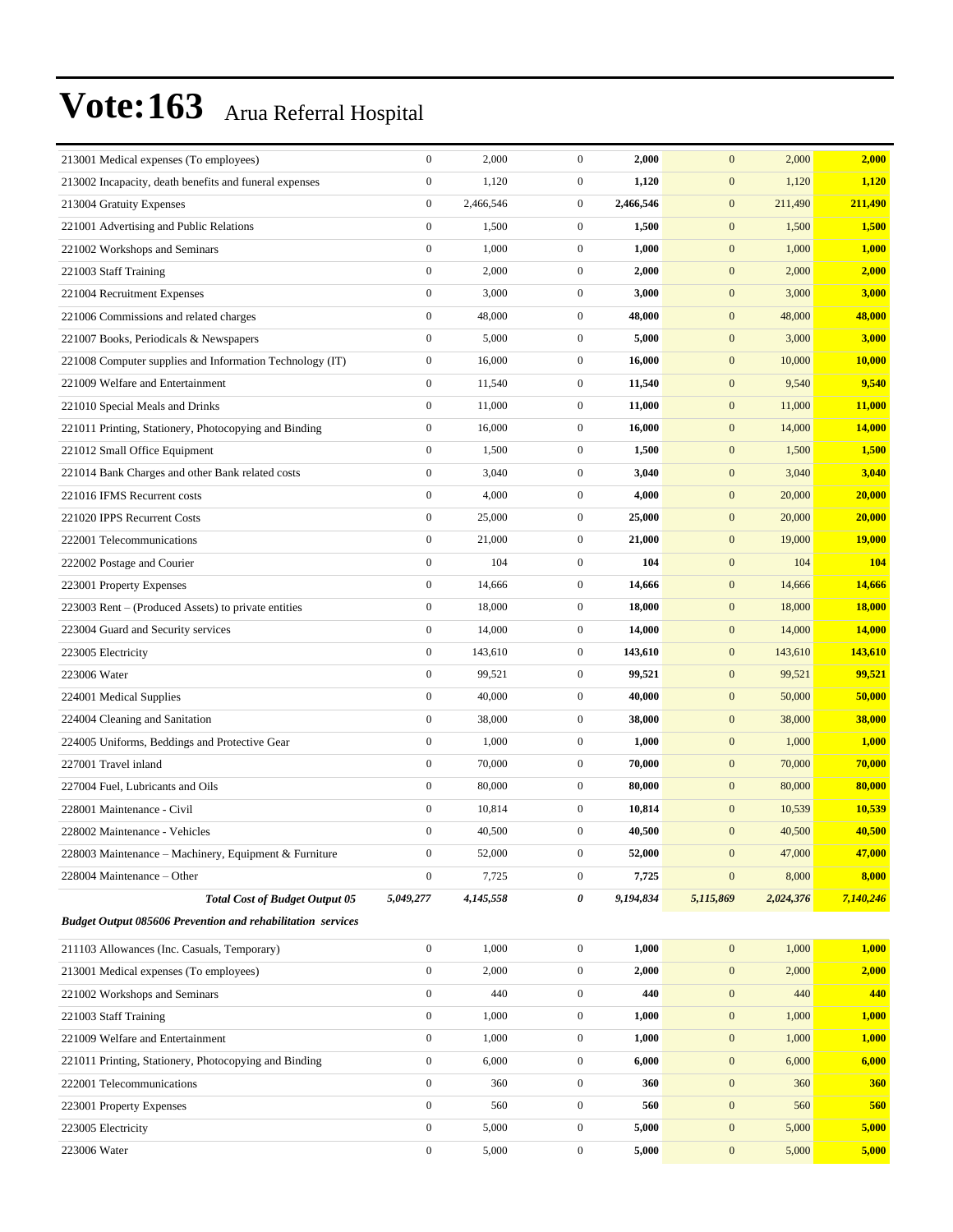| 223007 Other Utilities- (fuel, gas, firewood, charcoal)              | $\boldsymbol{0}$ | 1,000                   | $\boldsymbol{0}$ | 1,000        | $\mathbf{0}$          | 1,000                      | 1,000         |
|----------------------------------------------------------------------|------------------|-------------------------|------------------|--------------|-----------------------|----------------------------|---------------|
| 227004 Fuel, Lubricants and Oils                                     | $\boldsymbol{0}$ | 3,446                   | $\mathbf{0}$     | 3,446        | $\boldsymbol{0}$      | 3,446                      | 3,446         |
| 228001 Maintenance - Civil                                           | $\boldsymbol{0}$ | 4,500                   | $\boldsymbol{0}$ | 4,500        | $\boldsymbol{0}$      | 4,500                      | 4,500         |
| <b>Total Cost of Budget Output 06</b>                                | 0                | 31,306                  | 0                | 31,306       | $\pmb{\theta}$        | 31,306                     | 31,306        |
| <b>Budget Output 085607 Immunisation services</b>                    |                  |                         |                  |              |                       |                            |               |
| 211103 Allowances (Inc. Casuals, Temporary)                          | $\boldsymbol{0}$ | 14,000                  | $\mathbf{0}$     | 14,000       | $\boldsymbol{0}$      | 14,000                     | 14,000        |
| 221001 Advertising and Public Relations                              | $\boldsymbol{0}$ | 1,000                   | $\boldsymbol{0}$ | 1,000        | $\boldsymbol{0}$      | 1,000                      | 1,000         |
| 227001 Travel inland                                                 | $\boldsymbol{0}$ | 3,000                   | $\mathbf{0}$     | 3,000        | $\boldsymbol{0}$      | 3,000                      | 3,000         |
| 227004 Fuel, Lubricants and Oils                                     | $\boldsymbol{0}$ | 10,018                  | $\mathbf{0}$     | 10,018       | $\boldsymbol{0}$      | 10.018                     | 10,018        |
| <b>Total Cost of Budget Output 07</b>                                | 0                | 28,018                  | 0                | 28,018       | $\pmb{\theta}$        | 28,018                     | 28,018        |
| <b>Budget Output 085619 Human Resource Management Services</b>       |                  |                         |                  |              |                       |                            |               |
| 211103 Allowances (Inc. Casuals, Temporary)                          | $\boldsymbol{0}$ | 500                     | $\mathbf{0}$     | 500          | $\mathbf{0}$          | 500                        | 500           |
| 221011 Printing, Stationery, Photocopying and Binding                | $\boldsymbol{0}$ | 11,000                  | $\boldsymbol{0}$ | 11,000       | $\boldsymbol{0}$      | 11,000                     | 11,000        |
| 222001 Telecommunications                                            | $\boldsymbol{0}$ | 500                     | $\mathbf{0}$     | 500          | $\boldsymbol{0}$      | 500                        | 500           |
| <b>Total Cost of Budget Output 19</b>                                | 0                | 12,000                  | 0                | 12,000       | $\boldsymbol{\theta}$ | 12,000                     | <b>12,000</b> |
| <b>Budget Output 085620 Records Management Services</b>              |                  |                         |                  |              |                       |                            |               |
| 211103 Allowances (Inc. Casuals, Temporary)                          | $\boldsymbol{0}$ | 2,660                   | $\boldsymbol{0}$ | 2,660        | $\boldsymbol{0}$      | 2,660                      | 2,660         |
| 221002 Workshops and Seminars                                        | $\boldsymbol{0}$ | 3,400                   | $\boldsymbol{0}$ | 3,400        | $\boldsymbol{0}$      | 3,400                      | 3,400         |
| 221011 Printing, Stationery, Photocopying and Binding                | $\boldsymbol{0}$ | 4,000                   | $\boldsymbol{0}$ | 4,000        | $\boldsymbol{0}$      | 4,000                      | 4,000         |
| 224005 Uniforms, Beddings and Protective Gear                        | $\boldsymbol{0}$ | 400                     | $\boldsymbol{0}$ | 400          | $\mathbf{0}$          | 400                        | 400           |
| 227001 Travel inland                                                 | $\boldsymbol{0}$ | 1,260                   | $\boldsymbol{0}$ | 1,260        | $\mathbf{0}$          | 1,260                      | 1,260         |
| <b>Total Cost of Budget Output 20</b>                                | 0                | 11,720                  | 0                | 11,720       | 0                     | 11,720                     | 11,720        |
| <b>Total Cost Of Outputs Provided</b>                                | 5,049,277        | 4,777,586               | $\bf{0}$         | 9,826,862    | 5,115,869             | 2,654,404                  | 7,770,274     |
| <b>Arrears</b>                                                       | Wage             | Non Wage                | AIA              | Total        | Wage                  | Non Wage                   | <b>Total</b>  |
| <b>Budget Output 085699 Arrears</b>                                  |                  |                         |                  |              |                       |                            |               |
| 321605 Domestic arrears (Budgeting)                                  | $\boldsymbol{0}$ | 6,074                   | $\mathbf{0}$     | 6,074        | $\mathbf{0}$          | 788,811                    | 788,811       |
| 321614 Electricity arrears (Budgeting)                               | $\boldsymbol{0}$ | 29,315                  | $\mathbf{0}$     | 29,315       | $\mathbf{0}$          | $\mathbf{0}$               | $\mathbf{0}$  |
| <b>Total Cost of Budget Output 99</b>                                | 0                | 35,389                  | 0                | 35,389       | $\boldsymbol{\theta}$ | 788,811                    | 788,811       |
| <b>Total Cost Of Arrears</b>                                         | $\bf{0}$         | 35,389                  | $\bf{0}$         | 35,389       | $\bf{0}$              | 788,811                    | 788,811       |
| <b>Total Cost for Department 01</b>                                  | 5,049,277        | 4,812,975               | $\bf{0}$         | 9,862,252    | 5,115,869             | 3,443,215                  | 8,559,085     |
| <b>Total Excluding Arrears</b>                                       | 5,049,277        | 4,777,586               | $\mathbf{0}$     | 9,826,862    | 5,115,869             | 2,654,404                  | 7,770,274     |
| Department 02 Arua Referral Hospital Internal Audit                  |                  |                         |                  |              |                       |                            |               |
| Thousand Uganda Shillings                                            |                  | 2020/21 Approved Budget |                  |              |                       | 2021/22 Approved Estimates |               |
| <b>Outputs Provided</b>                                              | Wage             | Non Wage                | AIA              | <b>Total</b> | Wage                  | Non Wage                   | <b>Total</b>  |
| <b>Budget Output 085605 Hospital Management and support services</b> |                  |                         |                  |              |                       |                            |               |
| 211103 Allowances (Inc. Casuals, Temporary)                          | $\boldsymbol{0}$ | 4,500                   | $\boldsymbol{0}$ | 4,500        | $\mathbf{0}$          | 4,400                      | 4,400         |
| 213001 Medical expenses (To employees)                               | $\boldsymbol{0}$ | 1,010                   | $\boldsymbol{0}$ | 1,010        | $\boldsymbol{0}$      | 1,000                      | 1,000         |
| 221003 Staff Training                                                | $\boldsymbol{0}$ | 2,000                   | 0                | 2,000        | $\boldsymbol{0}$      | 2,000                      | 2,000         |
| 221008 Computer supplies and Information Technology (IT)             | $\boldsymbol{0}$ | 1,940                   | $\boldsymbol{0}$ | 1,940        | $\boldsymbol{0}$      | 2,000                      | 2,000         |
| 221009 Welfare and Entertainment                                     | $\boldsymbol{0}$ | 390                     | 0                | 390          | $\boldsymbol{0}$      | 400                        | 400           |
|                                                                      |                  |                         |                  |              |                       |                            |               |
| 221011 Printing, Stationery, Photocopying and Binding                | $\boldsymbol{0}$ | 1,000                   | $\boldsymbol{0}$ | 1,000        | $\boldsymbol{0}$      | 1,000                      | 1,000         |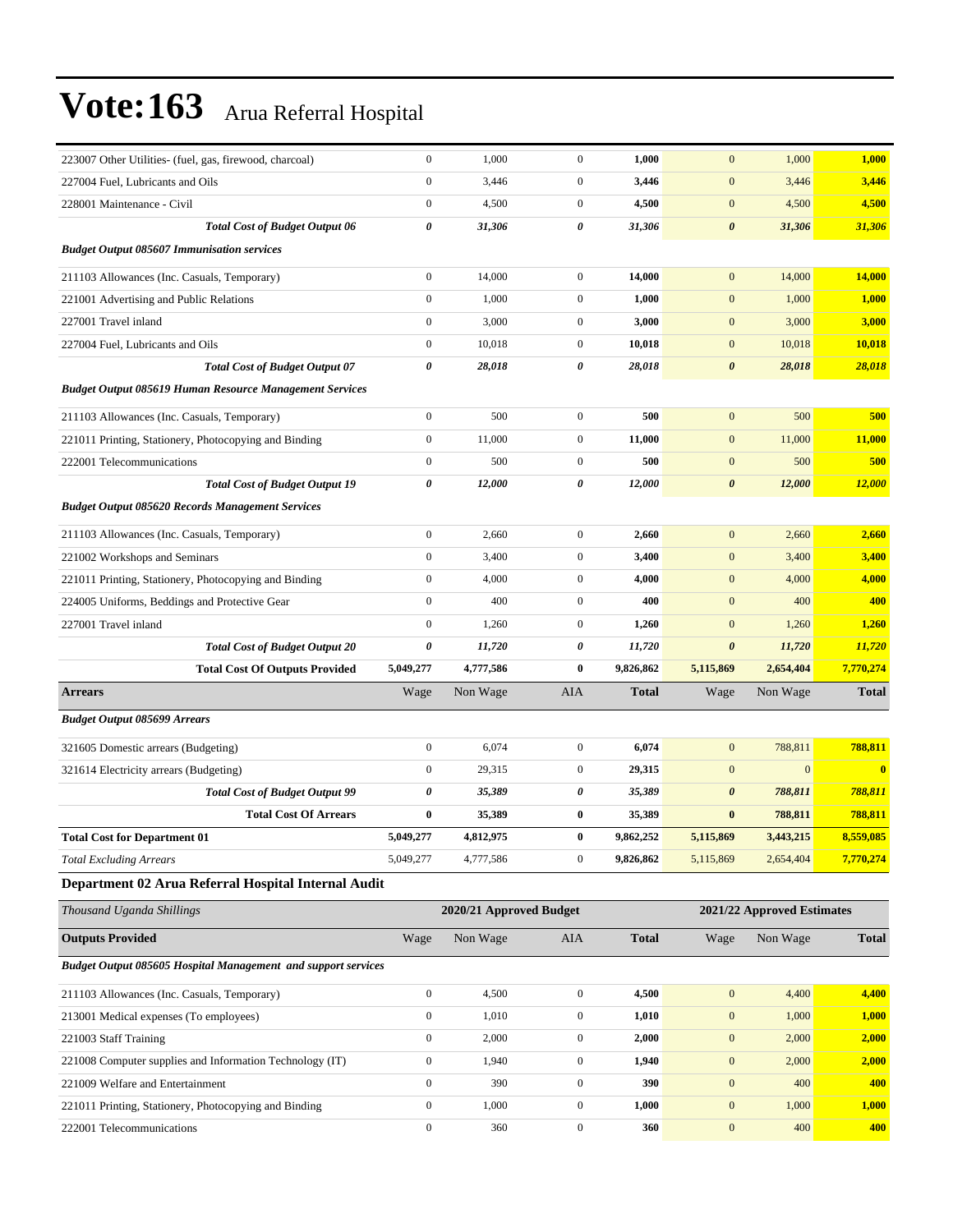| 227001 Travel inland                                          | $\mathbf{0}$          | 4,800                   | $\mathbf{0}$   | 4,800        | $\mathbf{0}$          | 4,800                      | 4,800        |
|---------------------------------------------------------------|-----------------------|-------------------------|----------------|--------------|-----------------------|----------------------------|--------------|
| <b>Total Cost of Budget Output 05</b>                         | 0                     | 16,000                  | 0              | 16,000       | $\boldsymbol{\theta}$ | 16,000                     | 16,000       |
| <b>Total Cost Of Outputs Provided</b>                         | $\bf{0}$              | 16,000                  | $\bf{0}$       | 16,000       | $\bf{0}$              | 16,000                     | 16,000       |
| <b>Total Cost for Department 02</b>                           | $\bf{0}$              | 16,000                  | $\bf{0}$       | 16,000       | $\bf{0}$              | 16,000                     | 16,000       |
| <b>Total Excluding Arrears</b>                                | $\mathbf{0}$          | 16,000                  | $\mathbf{0}$   | 16,000       | $\mathbf{0}$          | 16,000                     | 16,000       |
| Department 03 Arua Regional Maintenance                       |                       |                         |                |              |                       |                            |              |
| Thousand Uganda Shillings                                     |                       | 2020/21 Approved Budget |                |              |                       | 2021/22 Approved Estimates |              |
| <b>Outputs Provided</b>                                       | Wage                  | Non Wage                | <b>AIA</b>     | <b>Total</b> | Wage                  | Non Wage                   | <b>Total</b> |
| Budget Output 085605 Hospital Management and support services |                       |                         |                |              |                       |                            |              |
| 211103 Allowances (Inc. Casuals, Temporary)                   | $\boldsymbol{0}$      | 10,656                  | $\overline{0}$ | 10,656       | $\mathbf{0}$          | 11,656                     | 11,656       |
| 221002 Workshops and Seminars                                 | $\mathbf{0}$          | 11,614                  | $\overline{0}$ | 11,614       | $\mathbf{0}$          | 11,614                     | 11,614       |
| 221003 Staff Training                                         | $\mathbf{0}$          | 11,614                  | $\overline{0}$ | 11,614       | $\mathbf{0}$          | 11,614                     | 11,614       |
| 221008 Computer supplies and Information Technology (IT)      | $\boldsymbol{0}$      | 1,000                   | $\mathbf{0}$   | 1,000        | $\mathbf{0}$          | 2,000                      | 2,000        |
| 221011 Printing, Stationery, Photocopying and Binding         | $\mathbf{0}$          | 6,000                   | $\overline{0}$ | 6.000        | $\mathbf{0}$          | 6,000                      | 6,000        |
| 223005 Electricity                                            | $\mathbf{0}$          | 4.000                   | $\overline{0}$ | 4,000        | $\mathbf{0}$          | 4,000                      | 4,000        |
| 224004 Cleaning and Sanitation                                | $\mathbf{0}$          | 8,000                   | $\overline{0}$ | 8,000        | $\mathbf{0}$          | 6,000                      | 6,000        |
| 227001 Travel inland                                          | $\mathbf{0}$          | 44,000                  | $\overline{0}$ | 44,000       | $\mathbf{0}$          | 43,000                     | 43,000       |
| 227004 Fuel, Lubricants and Oils                              | $\mathbf{0}$          | 21,875                  | $\overline{0}$ | 21,875       | $\mathbf{0}$          | 22,875                     | 22,875       |
| 228003 Maintenance - Machinery, Equipment & Furniture         | $\mathbf{0}$          | 113,530                 | $\overline{0}$ | 113,530      | $\mathbf{0}$          | 113,530                    | 113,530      |
| <b>Total Cost of Budget Output 05</b>                         | $\boldsymbol{\theta}$ | 232,289                 | 0              | 232,289      | $\boldsymbol{\theta}$ | 232,289                    | 232,289      |
| <b>Total Cost Of Outputs Provided</b>                         | $\bf{0}$              | 232,289                 | $\bf{0}$       | 232,289      | $\bf{0}$              | 232,289                    | 232,289      |
| <b>Total Cost for Department 03</b>                           | $\bf{0}$              | 232,289                 | $\bf{0}$       | 232,289      | $\bf{0}$              | 232,289                    | 232,289      |
| <b>Total Excluding Arrears</b>                                | $\mathbf{0}$          | 232,289                 | $\mathbf{0}$   | 232,289      | $\mathbf{0}$          | 232,289                    | 232,289      |
|                                                               |                       |                         |                |              |                       |                            |              |

*Development Budget Estimates*

#### **Project 1004 Arua Rehabilitation Referral Hospital**

| Thousand Uganda Shillings                                                | 2021/22 Approved Estimates<br>2020/21 Approved Budget |          |                |              |                               |                       |              |
|--------------------------------------------------------------------------|-------------------------------------------------------|----------|----------------|--------------|-------------------------------|-----------------------|--------------|
| <b>Capital Purchases</b>                                                 | <b>GoU Dev't External Fin</b>                         |          | <b>AIA</b>     | <b>Total</b> | <b>GoU</b> Dev't External Fin |                       | <b>Total</b> |
| <b>Budget Output 085681 Staff houses construction and rehabilitation</b> |                                                       |          |                |              |                               |                       |              |
| 312102 Residential Buildings                                             | 600,000                                               | $\Omega$ | $\overline{0}$ | 600.000      | 2,000,000                     | $\overline{0}$        | 2,000,000    |
| Total Cost Of Budget Output 085681                                       | 600,000                                               | 0        | 0              | 600,000      | 2,000,000                     | $\boldsymbol{\theta}$ | 2,000,000    |
| <b>Total Cost for Capital Purchases</b>                                  | 600,000                                               | 0        | $\overline{0}$ | 600.000      | 2,000,000                     | $\overline{0}$        | 2,000,000    |
| <b>Total Cost for Project: 1004</b>                                      | 600,000                                               | 0        | $\mathbf{0}$   | 600,000      | 2,000,000                     | $\vert 0 \vert$       | 2,000,000    |
| <b>Total Excluding Arrears</b>                                           | 600,000                                               | 0        | $\overline{0}$ | 600.000      | 2,000,000                     | $\overline{0}$        | 2,000,000    |
| <b>Project 1581 Retooling of Arua Rehabilitation Referral Hospital</b>   |                                                       |          |                |              |                               |                       |              |

| Thousand Uganda Shillings                                                     |                                             | 2020/21 Approved Budget |          |              | 2021/22 Approved Estimates    |                       |              |  |
|-------------------------------------------------------------------------------|---------------------------------------------|-------------------------|----------|--------------|-------------------------------|-----------------------|--------------|--|
| <b>Capital Purchases</b>                                                      | <b>GoU Dev't External Fin</b><br><b>AIA</b> |                         |          | <b>Total</b> | <b>GoU</b> Dev't External Fin | <b>Total</b>          |              |  |
| <b>Budget Output 085677 Purchase of Specialised Machinery &amp; Equipment</b> |                                             |                         |          |              |                               |                       |              |  |
| 312104 Other Structures                                                       | $\Omega$                                    | $\mathbf{0}$            | $\Omega$ | $\mathbf{0}$ | 50,000                        | $\overline{0}$        | 50,000       |  |
| 312212 Medical Equipment                                                      | $\mathbf{0}$                                | $\Omega$                | $\Omega$ | $\bf{0}$     | 150,000                       | $\overline{0}$        | 150,000      |  |
| Total Cost Of Budget Output 085677                                            | 0                                           | 0                       | 0        | 0            | 200,000                       | $\boldsymbol{\theta}$ | 200,000      |  |
| <b>Budget Output 085685 Purchase of Medical Equipment</b>                     |                                             |                         |          |              |                               |                       |              |  |
| 312202 Machinery and Equipment                                                | 80,000                                      | $\mathbf{0}$            | $\Omega$ | 80.000       | $\mathbf{0}$                  | $\overline{0}$        | $\mathbf{0}$ |  |